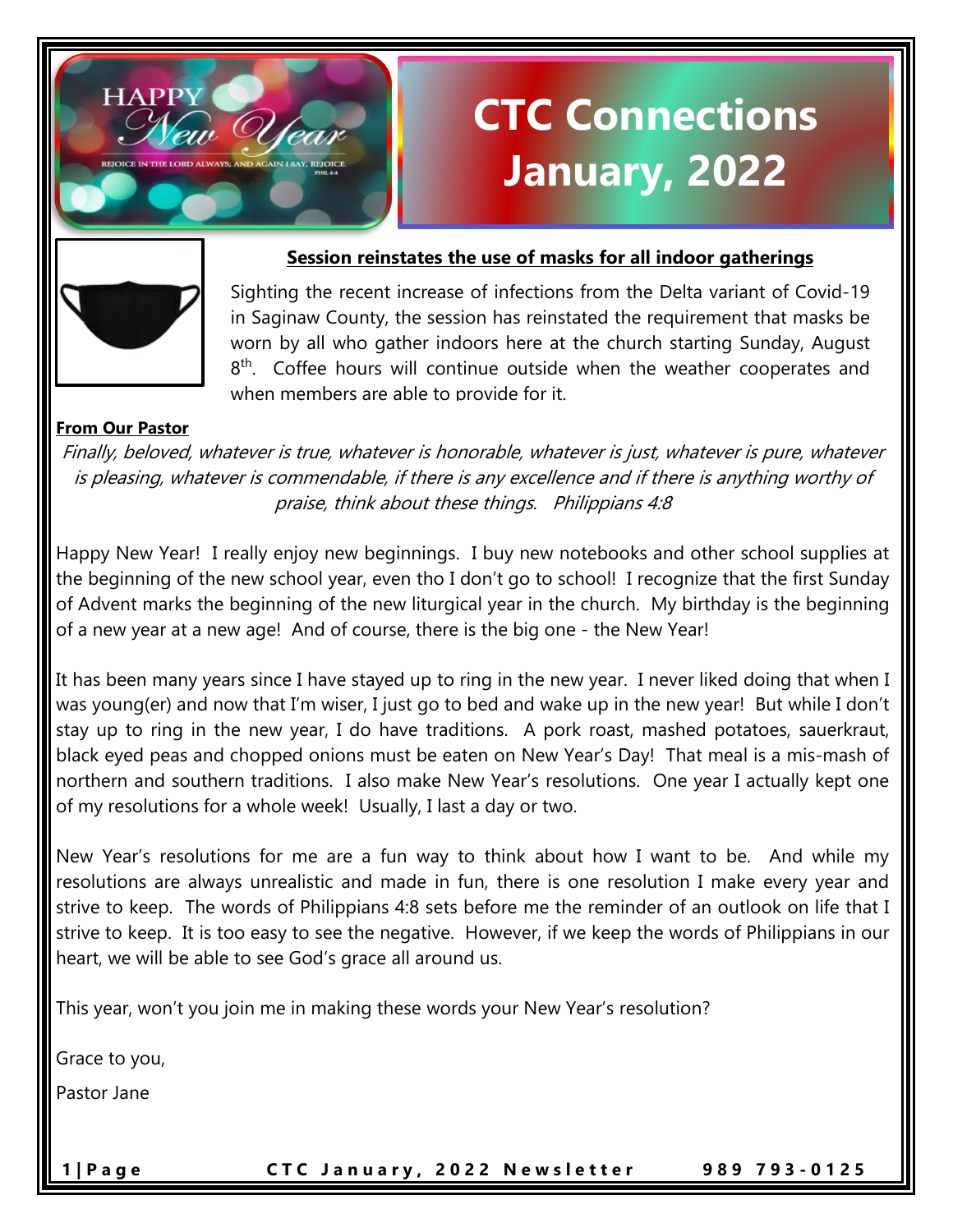| <b>UPCOMING LECTIONARY READINGS:</b> |                                                                          |  |  |  |
|--------------------------------------|--------------------------------------------------------------------------|--|--|--|
| <b>January 2, 2022</b>               |                                                                          |  |  |  |
| Jeremiah 31:7-14                     | God will gather the scattered people and turn teir mourning into joy.    |  |  |  |
| Psalm 147:12-20                      | Praise the Lord! God protects, blesses, and gives guidance.              |  |  |  |
| Ephesians 1:3-14                     | God adopted us, making us heirs through Christ Jesus.                    |  |  |  |
| John 1: (1-9), 10-18                 | The Word became flesh and lived among us.                                |  |  |  |
| <b>January 6, 2022</b>               |                                                                          |  |  |  |
| Isaiah $60:1-6$                      | Arise, shine; your light has come; the glory of the Lord appears.        |  |  |  |
| Psalm 72: 1-7, 10-14                 | May the king reign forever and deliver the needy.                        |  |  |  |
| Ephesians 3:1-12                     | An ancient mystery is revealed; Gentiles are fellow heirs in Christ.     |  |  |  |
| Matthew 2:1-12                       | Following a star, wise men visit Jesus and bring him gifts.              |  |  |  |
| <b>January 9, 2022</b>               |                                                                          |  |  |  |
| Isaiah 43: 1-7                       | Do not fear, I am with you; I have called you by name, you are mine.     |  |  |  |
| Psalm 29                             | Glorify the name of the Lord, who reigns over the waters.                |  |  |  |
| Acts 8:14-17                         | People previously baptized in Jesus' name receive the Holy Spirit.       |  |  |  |
| Luke 3:15-17, 21-22                  | John baptizes Jesus; the Spirit descends; God says: You are my Son.      |  |  |  |
| <b>January 16, 2022</b>              |                                                                          |  |  |  |
| Isaiah 62:1-5                        | The nations will see God's faithful love when Jerusalem is redeemed.     |  |  |  |
| Psalm 36:5-10                        | The steadfast love of the Lord is great; in God is the fountain of life. |  |  |  |
| 1 Corinthians 12: 1-11               | Each of us has gifts from the Spirit, given for the common good.         |  |  |  |
| John 2:1-11                          | At a wedding feast in Cana, Jesus turns water into fine wine.            |  |  |  |
| <b>January 23, 2022</b>              |                                                                          |  |  |  |
| Nehemiah 8:1-3, 5-6, 8-10            | Ezra reads God's law to the people; they week to hear God's words.       |  |  |  |
| Psalm 19                             | The heavens tell God's glory; the law of the Lord is perfect.            |  |  |  |
| 1 Corinthians 12:12-31a              | Christ's body has many different members; in the Spirit we are one.      |  |  |  |
| Luke 4:14-21                         | Jesus reads from Isaiah: The Spirit of the Lord is upon me.              |  |  |  |
| <b>January 30, 2022</b>              |                                                                          |  |  |  |
| Jeremiah 1:4-10                      | The Lord knew and called the prophet Jeremiah before he was born.        |  |  |  |
| Psalm 71:1-6                         | Be my refuge, O God; I have trusted in you since my birth.               |  |  |  |
| 1 Corinthians 13:1-13                | Without love, I have nothing; the greatest gift is love.                 |  |  |  |
| Luke 4:21-30                         | A prophet is not welcome at home; a crowd tries to attach Jesus.         |  |  |  |

## **STAR WORDS ON EPIPHANY**

We will celebrate Epiphany on January 9th. The service will include communion. We will be giving out Star Words at the end of the service! Each of you can pick (randomly) a star which will have a word written on it. Put your star someplace where you can see it - maybe on the refrigerator? Perhaps on a mirror? During the year be aware of how God speaks to you thru your Star Word. If you are not able to be in worship on the 9th, let the office know and we will mail you one. This is a fun way to think about the many ways God speaks to us.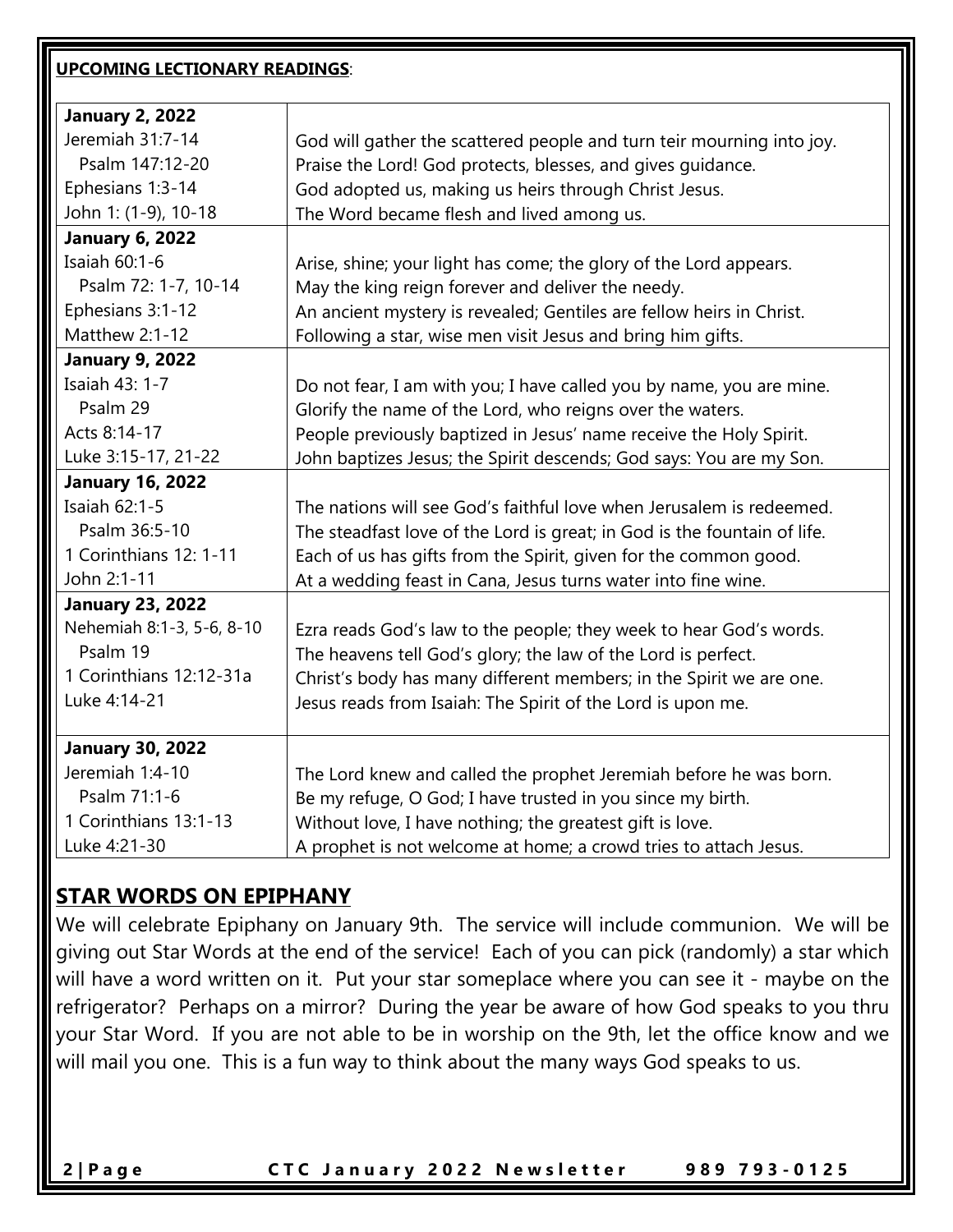### **YOUR SESSION/COUNCIL AT WORK December 12, 2021 Mary Ann Parker, Your Clerk of Session**

Following prayer, reports were received after minutes of previous session meetings and a congregational meeting were approved and treasurers' report was accepted.

**Clerk's report:** Church membership – 118. Sixty parishioners received communion on 11/28/21. Motion sustained to transfer the membership of Liz Saperstein per her request to Northside Presbyterian Church, Ann Arbor.

**Pastor's report:** Pastor Jane Young reported her service to the congregation.

**DENOMINATION REPORTS:** M. Parker, elder commissioner for the December 7, 2021 Presbytery meeting, gave a brief report on the meeting and the mission of The Food Bank of Eastern Michigan and the food insecurity affecting the senior population. Presbytery also acted on a covenant of closure between the Presbytery and the Rev. Dr. Dan Saperstein. His last day will be December 31, 2021.

## **COMMITTEE REPORTS:**

**Christian Outreach:** Kitty Blehm, Moderator

Blehm reported that 5 food baskets were distributed at Thanksgiving to families of Weiss School. The Backpack program has restarted for the school year. We may be packing 8-9 food baskets for Christmas.

**OLD BUSINESS:** At a called session meeting 11/28/2021 the session approved the purchase and installation of new computers for the church offices. A new copier was installed also as the contract was up on the old copier.

## **NEW BUSINESS:**

1.It was decided to place the church's name into a pool of possible places for Saginaw Township to designate as a polling place as the township wants to remove the schools from the polling areas.

- 2. An application has been filed with the UCC for a \$2000.00 grant.
- 3. Annual reports are due 1/6/2022 with the annual congregational meeting on 1/16/ 2022.
- 4. We are encouraged to wear our name tags again.
- 5. Upgrading the 30-year-old phone system was discussed and tabled for now.

6. Dan Groom is to be co-opted into the Board of Deacons for one year to help with the continuity of leadership on that board.

7. Session will, for now during the winter months, hold their stated meetings on the third Sunday of the month following the worship service.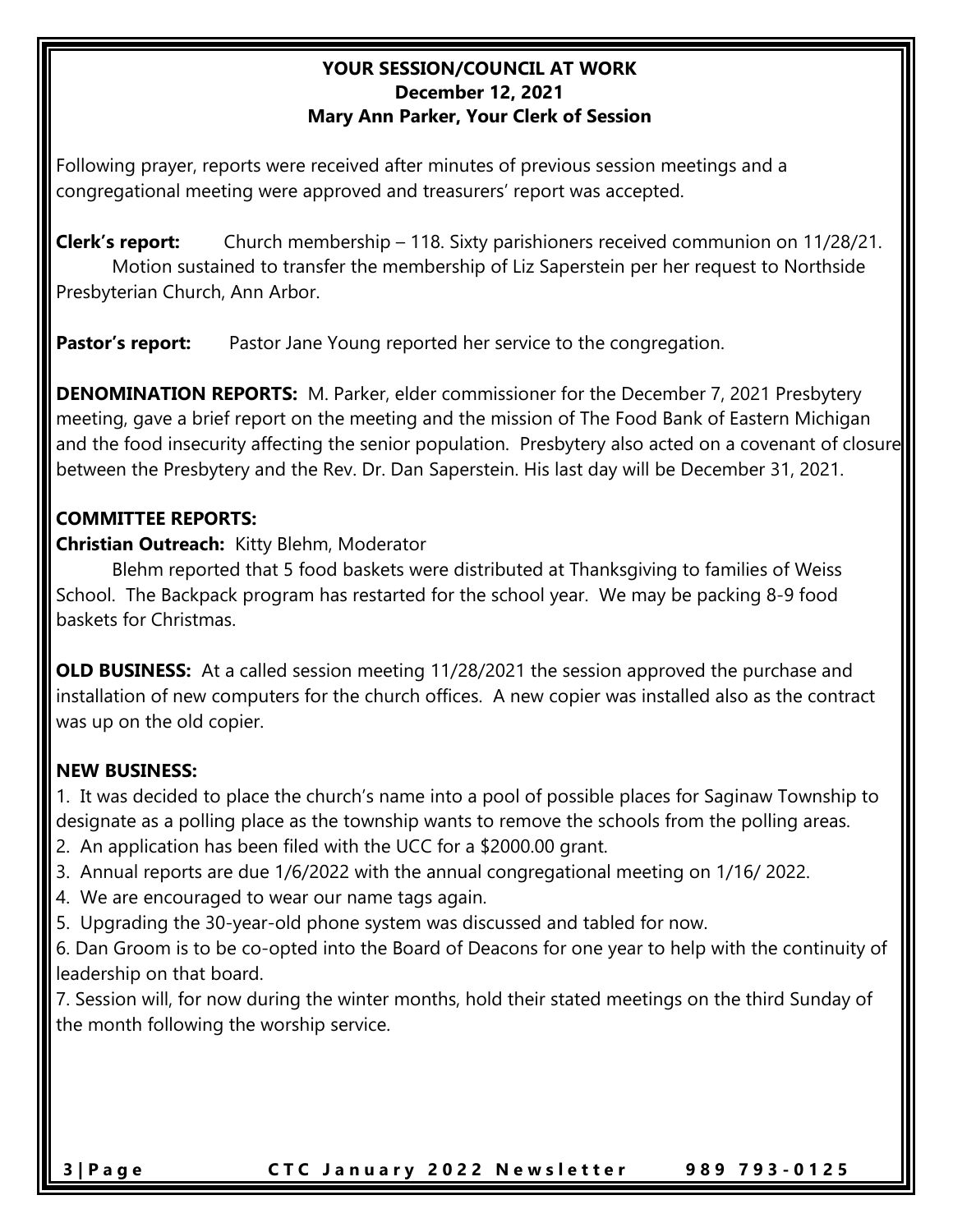|                             | <b>November</b>             |          |                      |                  |                          |
|-----------------------------|-----------------------------|----------|----------------------|------------------|--------------------------|
| <b>TREASURER'S REPORT</b>   | Beginning<br><b>Balance</b> | Receipts | <b>Disbursements</b> | <b>Transfers</b> | Ending<br><b>Balance</b> |
| General                     | (11, 278.97)                | 7,340.17 | 8,617.33             | 1,095.00         | (11, 461.13)             |
| Memorial                    | 9,470.00                    | 2,154.87 | 1,731.75             |                  | 9,893.12                 |
| Memorial - Lyons Troop 304  |                             |          |                      |                  |                          |
| Manse                       |                             |          |                      |                  |                          |
| Special gift                | 17,800.02                   |          |                      |                  | 17,800.02                |
| Special projects            | 2,195.36                    |          | 834.55               |                  | 1,360.81                 |
| <b>Mission</b>              |                             |          |                      |                  |                          |
| Per capita                  | 360.60                      |          | 170.50               |                  | 190.10                   |
| Two-coins-a-meal            | 218.00                      | 47.00    | 41.00                |                  | 224.00                   |
| Food baskets                | 262.52                      | 290.00   | 106.00               |                  | 446.52                   |
| Heifer proj (Church School) |                             |          |                      |                  |                          |
| <b>UCC/PCU/Blankets</b>     | 60.00                       |          |                      |                  | 60.00                    |
| Good Samaritan              | 2,427.28                    |          |                      |                  | 2,427.28                 |
| Muriel Lakey Scholarship    | 7,825.59                    |          |                      |                  | 7,825.59                 |
| Womens' Association         |                             |          |                      |                  |                          |
| Local                       | 590.00                      | 125.00   | 470.00               |                  | 245.00                   |
| <b>Bricks</b>               | 1,335.85                    |          |                      |                  | 1,335.85                 |
|                             | 31,266.25                   | 9,957.04 | 11,971.13            | 1,095.00         | 30,347.16                |
| Minister Compensation       | 92,042.95                   |          |                      | (535.00)         | 91,507.95                |
| Endowment                   | 255,988.01                  | 41.95    |                      | (560.00)         | 255,469.96               |
|                             | 379,297.21                  | 9,998.99 | 11,971.13            |                  | 377,325.07               |



CTC's new officers will be installed during the Worship Service on January 9<sup>th</sup>, 2022.

**TWO COINS A MEAL** will continue to be collected on the first Sunday of each month during Worship Service. There will be a pail at the back of the Sanctuary marked as such. Please bring your coins in a plastic baggie or envelope if you are able to do so and place in the pail either on your way in or out of Church. Thank you.





**ANNUAL CONGREGATIONAL MEETING**: We will have our Annual Congregational Meeting on Sunday, January 16, 2022, following the worship service. If you are a moderator of a committee, Kathy will need your report no later than January 6<sup>th</sup>. You can email it to her at **countryside@ctcsaginaw.com** or drop it off in the office. If possible, please give the report to her in "Word" format that would be great, but if not, that is o.k. too.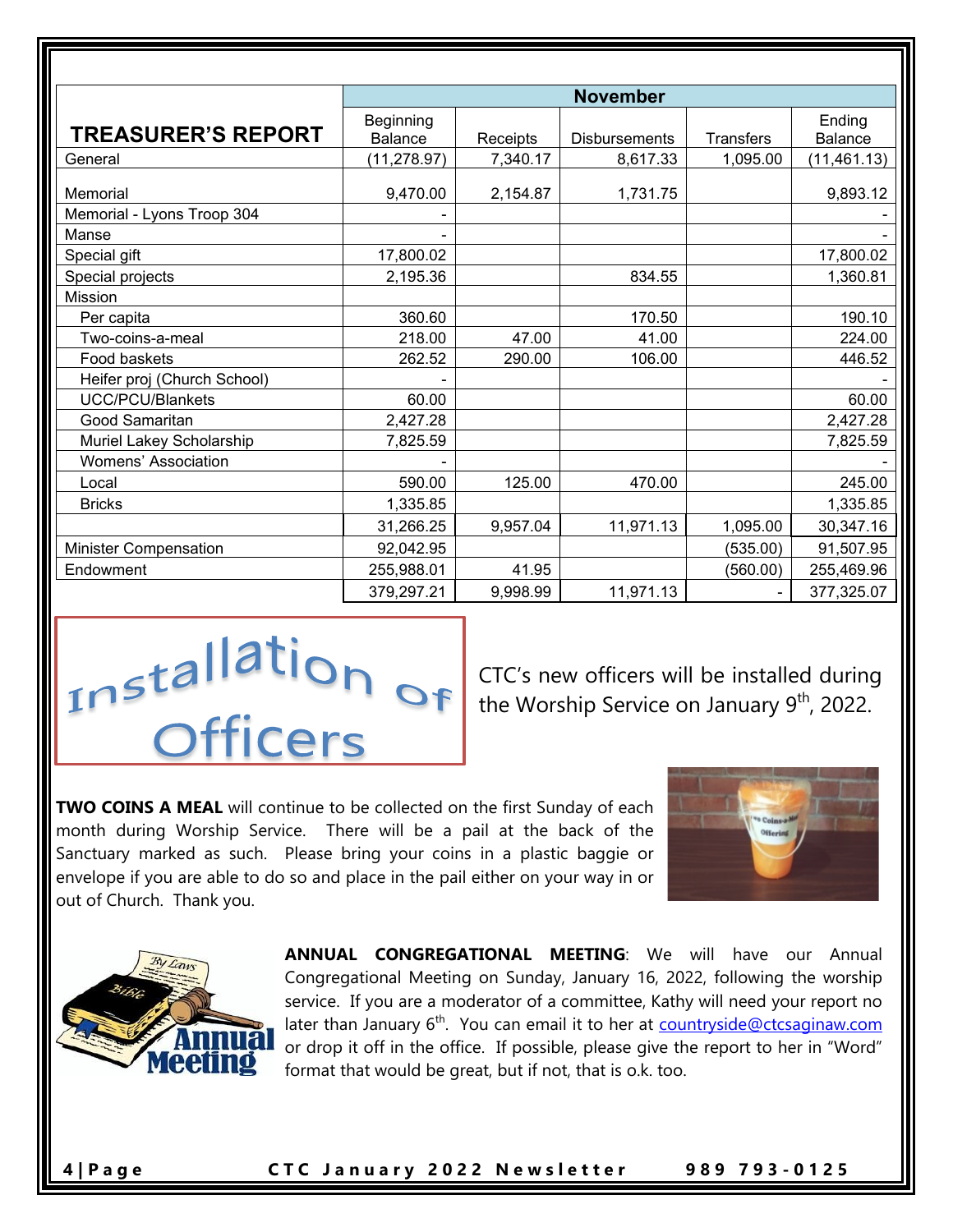

**James Lorenz** wishes to thank everyone for their kindness and all of the cards during his mother, Judy Lorenz's, final illness and passing.

**Dear friends**: My deepest appreciate to all of you for your kind expressions of sympathy upon Bob's passing. He was a wonderful man and was deeply loved and will be greatly missed. God's blessings to all of you. Sincerely, **Marie Lemmer**

**Please Be Respectful**: Please be respectful during worship service and refrain from talking. Remember that once the Prelude begins and until the Postlude ends the Worship Service **is in progress** and is being livestreamed. During this time, we are to remain in our seats and listen to the beautiful music that is being played and the message our Pastor brings to us. We ask that you do not get up until the Postlude has concluded so as not to interfere with the livestreaming. Thank you.

**Christmas Food Baskets**: Thanksgiving baskets were packed and delivered on Monday, December 20, 2021. Thank you everyone for your help and your doations.



The January Mission of the Month is the "Reaching the Forgotten".

 If you wish to donate \$\$\$, you can put your envelope in the "Offering Basket" on Sundays marked "Forgotten"; or

You can mail your check to the church designated for "Forgotten".



| <b>Betty Burr</b>       | <b>Joan Comstock</b>                                   | <b>Dawn Curtis</b>                |
|-------------------------|--------------------------------------------------------|-----------------------------------|
| Samaritas Senior Living | @ Home                                                 | @ Home                            |
| <b>Betty Hauk</b>       | <b>Floyd &amp; Lois Krzak</b>                          | <b>Marie Lemmer</b>               |
| Wellspring Ind. Living  | @ Home                                                 | <b>Wellspring Assisted Living</b> |
| <b>Fern Evon Little</b> | <b>Virginia Lyon</b>                                   | <b>Ruth Marsh</b>                 |
| Swan Haven Manor        | @ Home                                                 | @ Home                            |
| Norma Meacham           | <b>Elaine Miner</b>                                    | <b>Fran Prueter</b>               |
| New Hope Valley         | @ Home                                                 | @ Home                            |
|                         | <b>Helen Reynolds</b><br><b>Wellspring Memory Care</b> |                                   |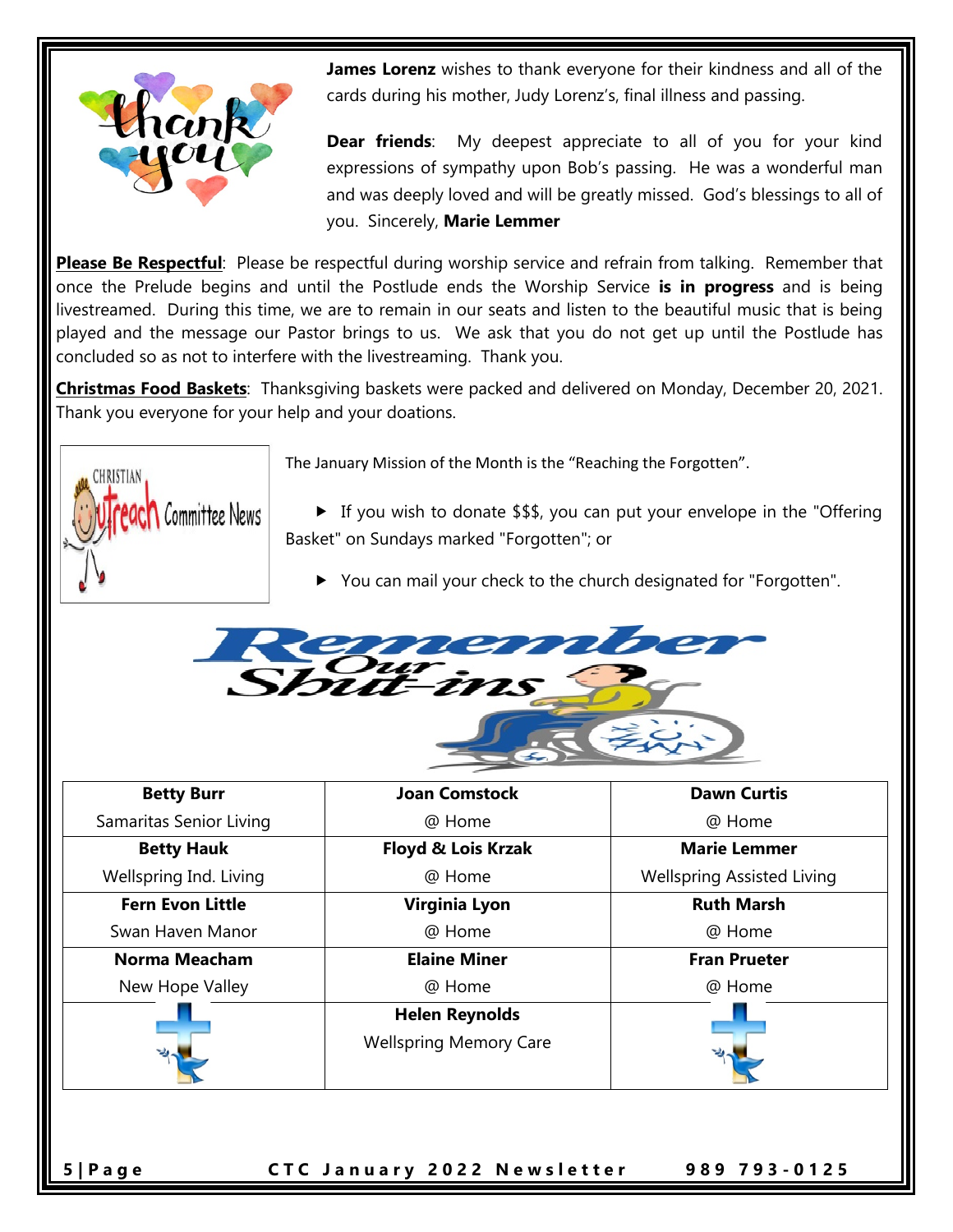# *Countryside Trinity Church 2021 Poinsettia Plants*

## **IN HONOR OF**



| <b>Given By:</b>              | In Honor Of:                                |
|-------------------------------|---------------------------------------------|
| <b>Pastor Jane Lynn Young</b> | To The Glory of God                         |
| <b>James Lorenz</b>           | His mother, Judith Lorenz, and all those we |
|                               | lost this past year                         |

## **IN MEMORY OF**

| <b>Given By:</b>                     | In Memory Of:                               |
|--------------------------------------|---------------------------------------------|
| <b>Tom &amp; Chong Ladner</b>        |                                             |
| <b>Nancy Erndt</b>                   | Mothers, Elizabeth Ruzowski & Zelma Erndt   |
| <b>Carol &amp; John VanArsdale</b>   | Don & Orleen Dawson                         |
| <b>Dick &amp; Nancy Easlick</b>      | <b>Loved Ones</b>                           |
| <b>Nancy Scott</b>                   | <b>Stanley Scott &amp; Lila Neumeyer</b>    |
| <b>Kathy Loviska</b>                 | <b>Larry Loviska</b>                        |
| <b>Mary Longstreth</b>               | <b>My Parents</b>                           |
| <b>Avis Leach</b>                    | Garner Leach, Cora Scoon & Sylvia Moreau    |
| <b>Dallas &amp; Jackie Williams</b>  | <b>Loved Ones</b>                           |
| <b>Roger &amp; Shirlee Scovill</b>   | Harold & Marie Johnson; Russ Scovill, Ken   |
|                                      | <b>Scovill &amp; Jenny Scovill</b>          |
| <b>Ronald &amp; Jean Anne Miller</b> | <b>Harriet Miller &amp; Iola Williams</b>   |
| Darren & Joann Woodke                | <b>Nancy Lee Woodke &amp; Anita Rodarte</b> |
| <b>Virginia Lyons &amp; Family</b>   | <b>Donald Lyons</b>                         |
| Doug & Marilyn Leffler               | <b>Doyscher &amp; Leffler Families</b>      |
| Ed, Lori & Rob Halase                | <b>Robert &amp; Norma Patterson</b>         |
| <b>Marcia Lacker</b>                 | <b>Bill Lacker</b>                          |
| <b>Lou Diechman</b>                  | Jean Diechman                               |
| Dan & Barb Groom                     | <b>Loved Ones</b>                           |

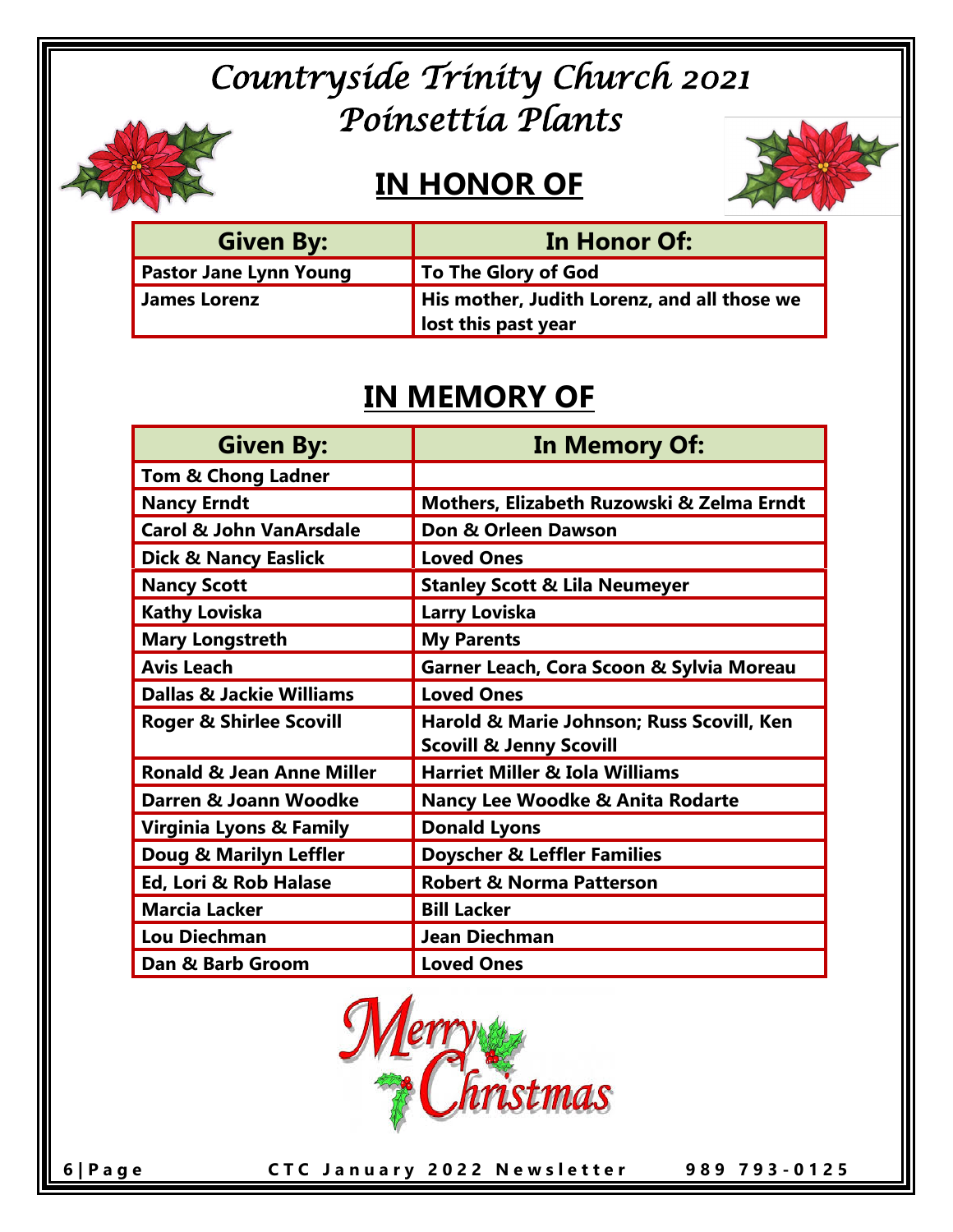

### **BIRTHDAYS JANUARY**

- 2 Shirlee Scovill
- 5 Norma Meacham
- 8 Zachary Vega
- 12 Julie Smith Lowe
- 13 Sarah Gonzales
- 13 Kevin Diggs
- 14 Betty Hauk
- 17 Madisen J. Groom
- 22 Mary Ann Parker
- 24 Chelsea Parker
- 25 Brian Leach
- 27 Laura Nolan
- 28 Irene Ohmer
- 28 Kevin Barnum
- 30 John Bethune
- 31 Peter Dominguez

### **BIRTHDAYS FEBRUARY**

- 3 Roger Scovill
- 6 Angie Mitchell
- 8 Mark VanArsdale
- 9 Matthew Davis
- 9 Aaron Plater II
- 10 Victoria Parker
- 11 John VanArsdale
- 12 Jackie Williams
- 13 MariAnne Vega
- 18 Brady W. Groom
- 22 Gail Jacobson
- 22 Michelle Martinez
- 25 Doug Leffler
- 26 Leore Bethune
- 26 Helen Reynolds

### **BIRTHDAYS MARCH**

- 1 Ron Platt
- 2 Elaine Miner
- 3 Carol VanArsdale
- 8 Virginia Brachear
- 9 Sandy Redfield
- 14 Andy Smith
- 22 Chong Ladner
- 29 Floyd Krzak
- 30 Glenna VanHautte
- 30 Robert Furlo

### **ANNIVERSARIES JANUARY**

- 6 Pervez & Ezra Yusaf
- 7 Ron & Brenda Platt
- 11 Robert & Jean Bortner
- 28 Michael & Amanda Groom

#### **ANNIVERSARIES FEBRUARY**

- 11 John & Leore Bethune
- 25 Sarah & Tony Gonzales

### **ANNIVERSARIES MARCH**

- 6 Chad & Karla Parker
- 21 Vincent & Michelle Martinez